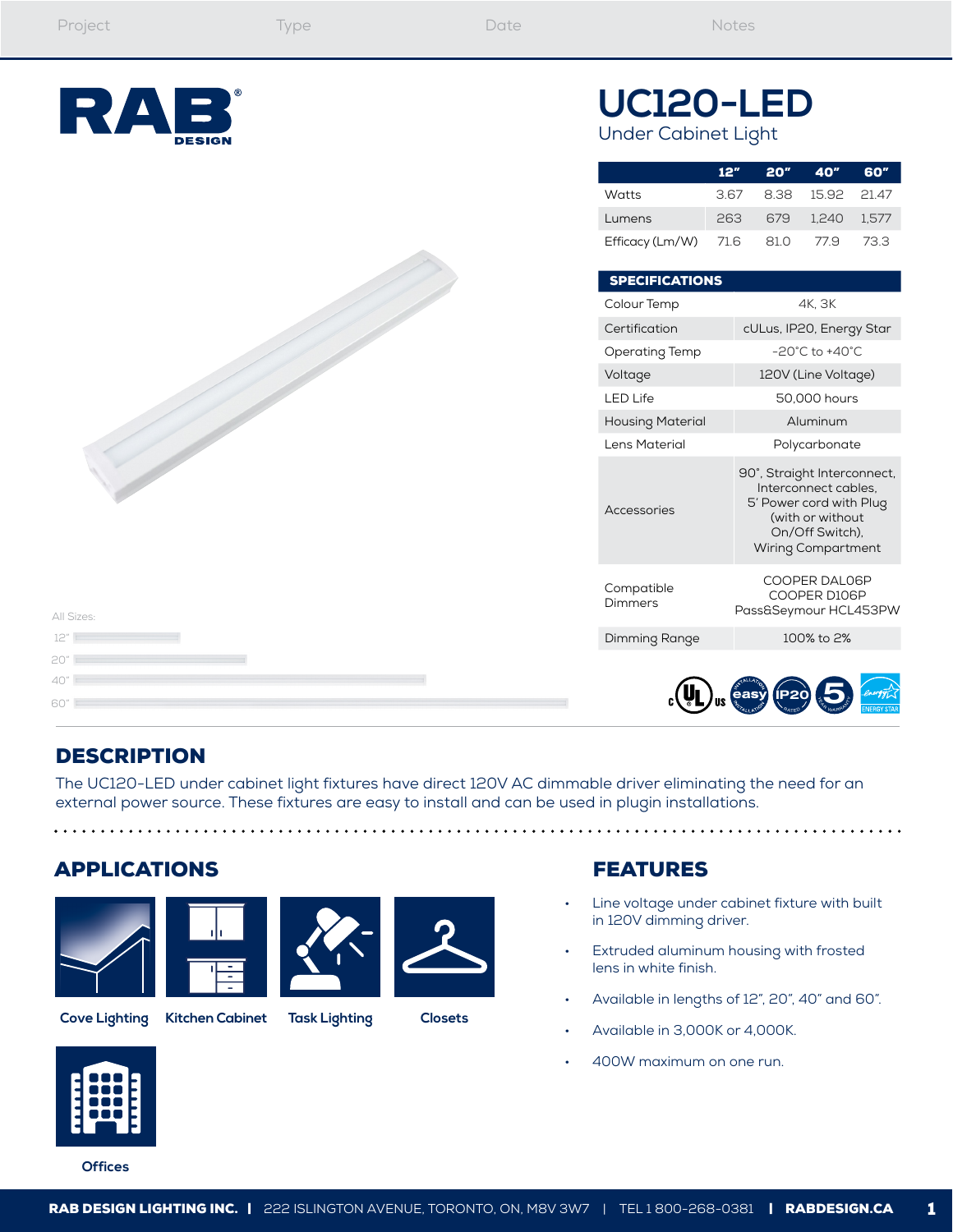#### POLAR PLOT

RAB



### HARDWIRE OPTION (SOLD SEPARATELY)

#### DIMENSIONS: WIRING COMPARTMENT The UC120 Wiring Compartment allows direct wiring connections when installing UC120-LED series under cabinet lights instead of using a plug-in option. • Connect up to 400W per run. • Entries are for use with NMD90 14AWG and 3/8" cable clamp. • Interconnect cable to connect multiple compartments is available. • The compartment can be opened from the top for easy access. • Can be mounted under a cabinet with four screws. • The box has four entries to suit any wiring option. **1.370in 35mm 2.421in 62mm 4.567in 116mm 3.955in 100mm 4.323in 110mm .118in 3mm 1.169in 30mm 1.311in 33mm .925in 24mm .706in 18mm 3X Ø20mm[0.787in] KNOCKOUTS**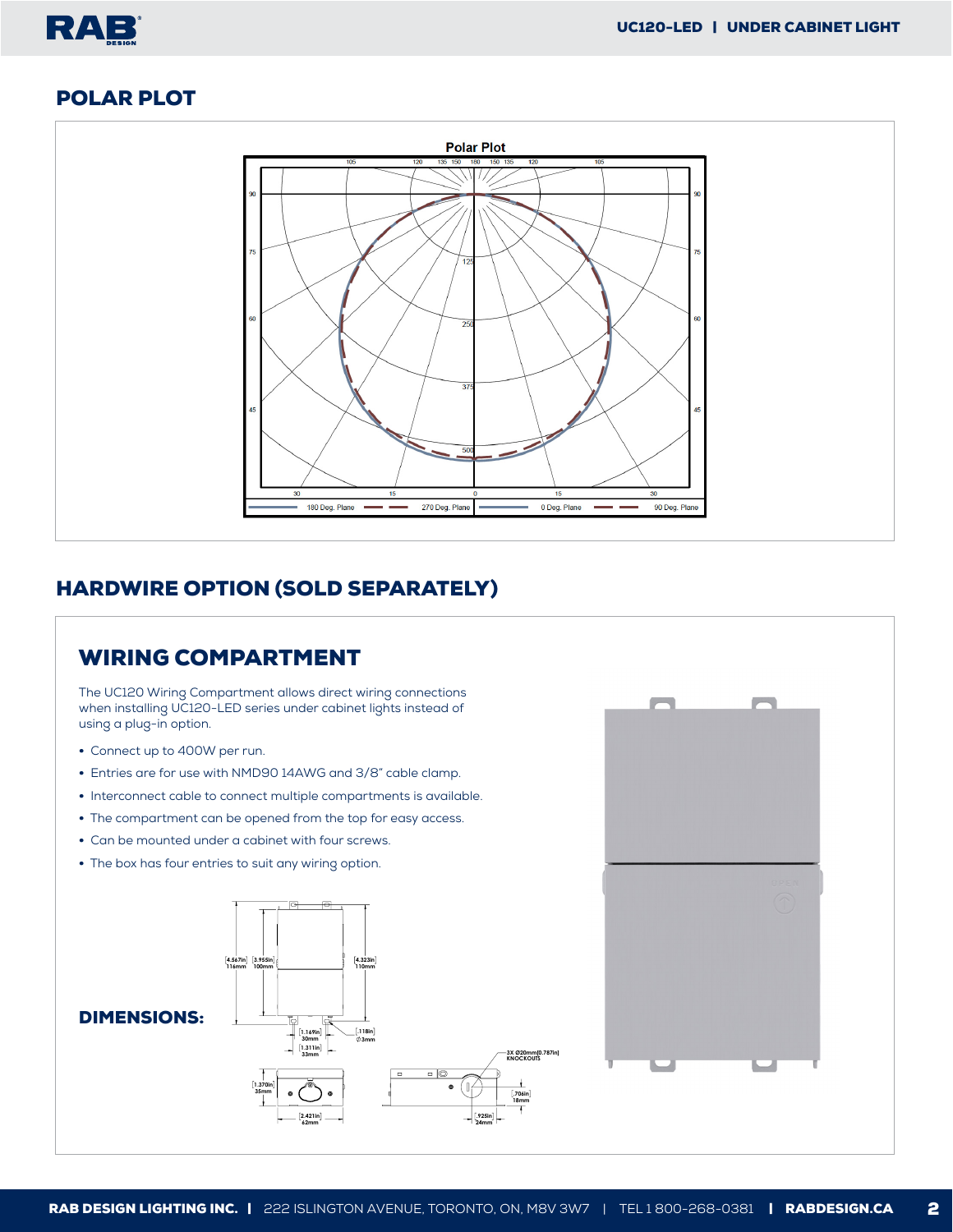

# ACCESSORIES (SOLD SEPARATELY)

We offer a wide range of accessories to facilitate plugin or hardwired installations.

#### INTERCONNECT

| <b>STRAIGHT INTERCONNECT - (INCLUDED IN EVERY BOX)</b><br>The straight interconnect connects fixtures and accessories in a single run.                                                     |
|--------------------------------------------------------------------------------------------------------------------------------------------------------------------------------------------|
| <b>90° INTERCONNECT</b><br>The 90° interconnect directly connects fixtures and accessories<br>around a corner.                                                                             |
| <b>INTERCONNECT CABLE</b><br>Available in various lengths, the interconnect cable connects fixtures<br>and accessories in a single run.<br>12"<br>36"<br>6"<br>24"<br><b>AVAILABLE IN:</b> |

#### POWER CORDS

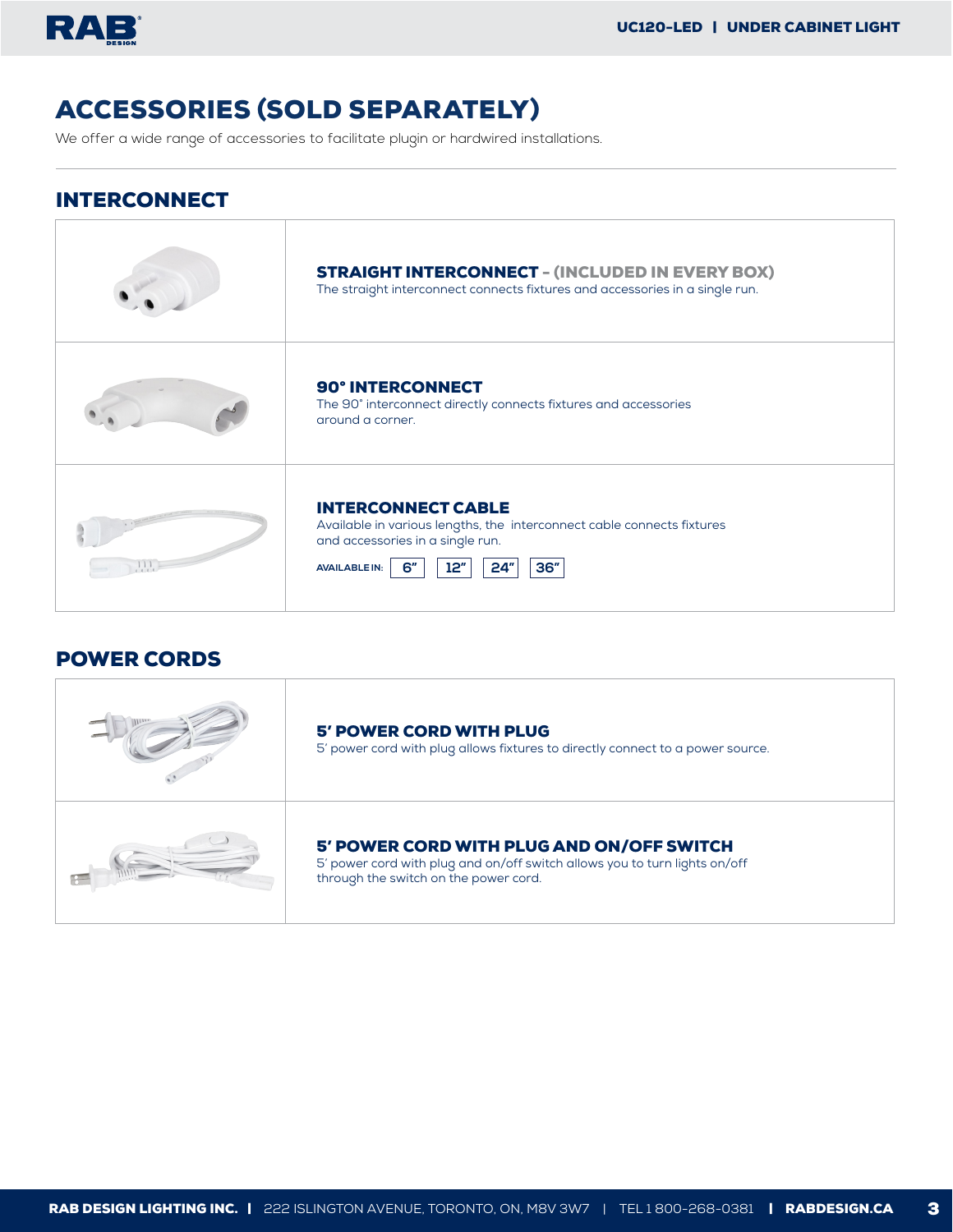### DIMENSIONS